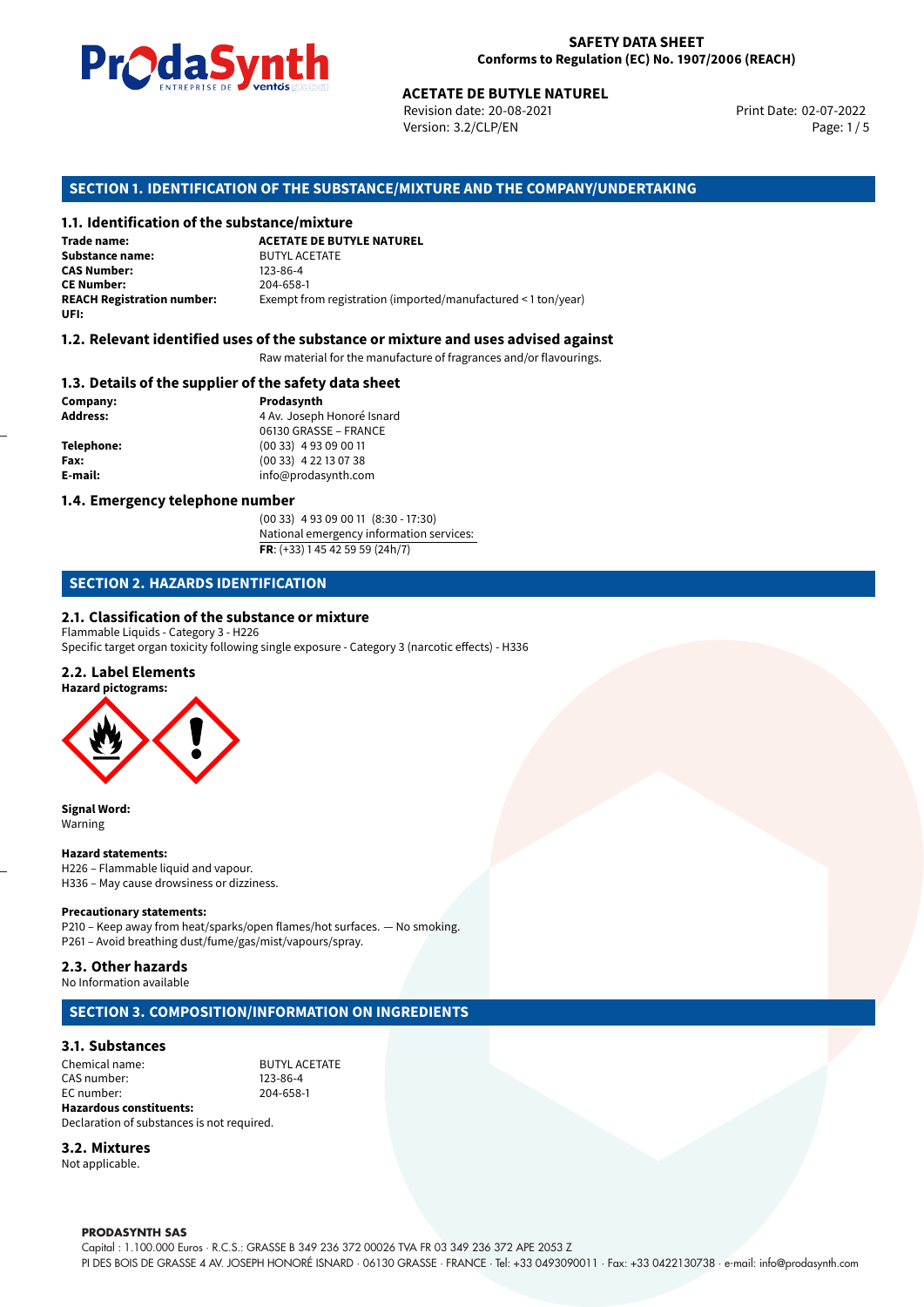

Revision date: 20-08-2021 Version: 3.2/CLP/EN Page: 2 / 5

#### **SECTION 4. FIRST-AID MEASURES**

#### **4.1. Description of necessary first aid measures**

| Ingestion:    | Rinse mouth with water.<br>Obtain medical advice.                                                                     |
|---------------|-----------------------------------------------------------------------------------------------------------------------|
|               | Keep at rest. Do not induce vomiting.                                                                                 |
| Eye contact:  | In case of contact with eyes, rinse immediately with plenty of water for at least 15 minutes and seek medical advice. |
| Inhalation:   | Remove person to fresh air and keep at rest.                                                                          |
|               | Seek immediate medical advice.                                                                                        |
| Skin contact: | Take off immediately all contaminated clothing.                                                                       |
|               | Thoroughly wash affected skin with soap and water.                                                                    |
|               | Seek medical attention if symptoms persist.                                                                           |

#### **4.2. Most important symptoms and effects, both acute and delayed** No information available.

### **4.3. Indication of any immediate medical attention and special treatment needed**

No information available.

#### **SECTION 5. FIRE-FIGHTING MEASURES**

#### **5.1. Extinguishing Media**

Water spray, carbon dioxide, dry chemical powder or appropriate foam. For safety reasons do not use full water jet.

#### **5.2. Special hazards arising from the substance or mixture**

Known or Anticipated Hazardous Products of Combustion: Emits toxic fumes under fire conditions.

#### **5.3. Advice for firefighters**

High temperatures can lead to high pressures inside closed containers. Avoid inhalation of vapors that are created. Use appropriate respiratory protection. Do not allow spillage of fire to be poured into drains or watercourses. Wear self-contained breathing apparatus and protective clothing.

#### **SECTION 6. ACCIDENTAL RELEASE MEASURES**

#### **6.1. Personal precautions, protective equipment and emergency procedures**

Evacuate surronding areas. Ensure adequate ventilation. Keep unnecessary and unprotected personnel from entering. Do not breathe vapor/spray. Avoid contact with skin and eyes. Information regarding personal protective measures: see section 8.

#### **6.2. Environmental precautions**

To avoid possible contamination of the environment, do not discharge into any drains, surface waters or groundwaters.

#### **6.3. Methods and materials for containment and cleaning up**

Cover with an inert, inorganic, non-combustible absorbent material (e.g. dry-lime, sand, soda ash). Place in covered containers using non-sparking tools and transport outdoors. Avoid open flames or sources of ignition (e.g. pilot lights on gas hot water heater). Ventilate area and wash spill site after material pickup is complete.

#### **6.4. Reference to other sections**

Information regarding exposure controls, personal protection and disposal considerations can be found in sections 8 and 13.

#### **SECTION 7. HANDLING AND STORAGE**

#### **7.1. Precautions for safe handling**

Do not store or handle this material near food or drinking water. Do not smoke. Avoid contact with the eyes, skin and clothing. Wear protective clothing and use glasses. Observe the rules of safety and hygiene at work. Keep in the original container or an alternative made from a compatible material.

#### **7.2. Conditions for safe storage, including any incompatibilities**

Store in tightly closed and preferably full containers in a cool, dry and ventilated area, protected from light. Keep away from sources of ignition (e.g. hot surfaces, sparks, flame and static discharges). Keep away from incompatible materials (see section 10).

#### **7.3. Specific end use(s)**

No information available.

#### **PRODASYNTH SAS**

Capital : 1.100.000 Euros · R.C.S.: GRASSE B 349 236 372 00026 TVA FR 03 349 236 372 APE 2053 Z PI DES BOIS DE GRASSE 4 AV. JOSEPH HONORÉ ISNARD · 06130 GRASSE · FRANCE · Tel: +33 0493090011 · Fax: +33 0422130738 · e-mail: info@prodasynth.com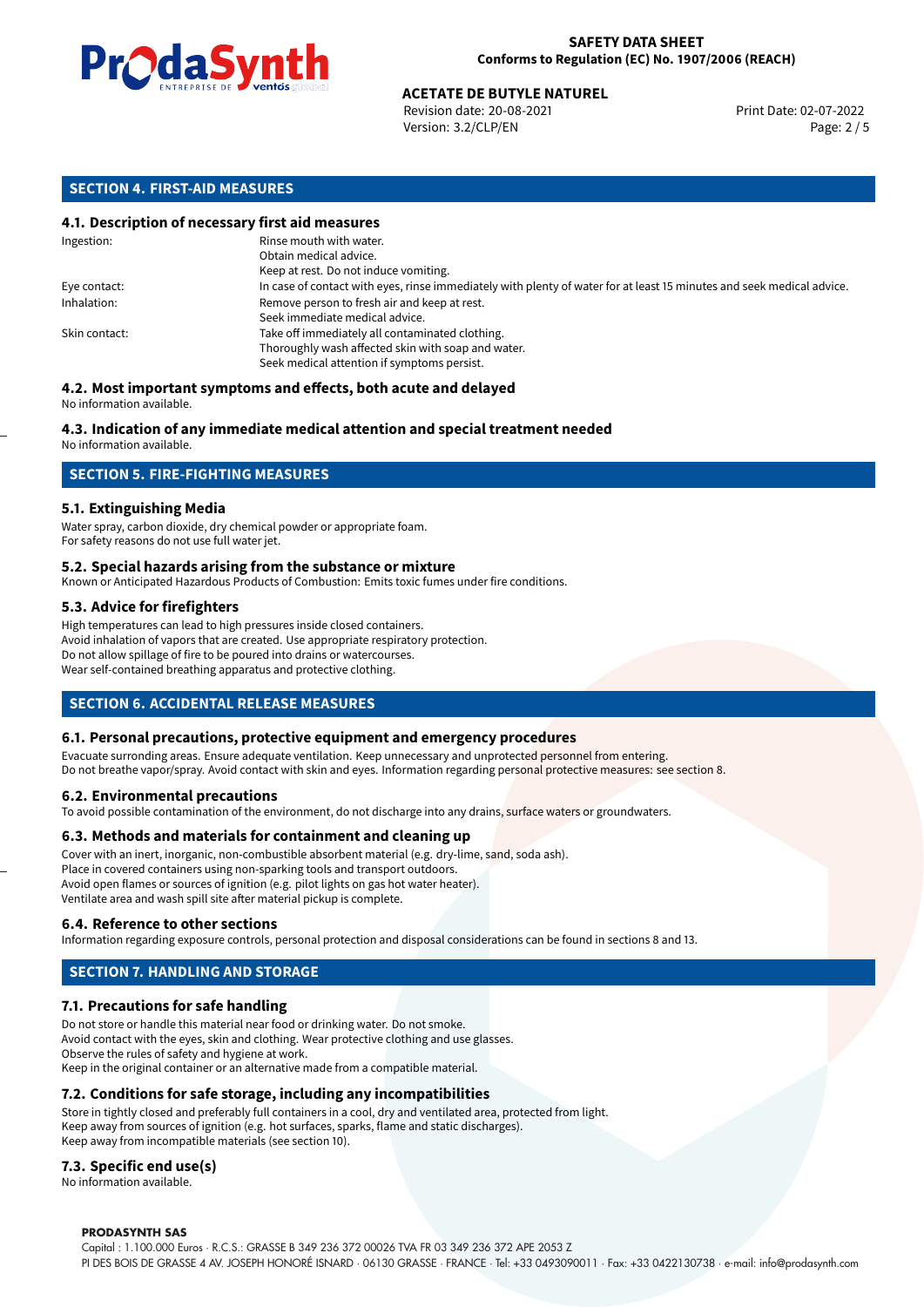

Revision date: 20-08-2021 Version: 3.2/CLP/EN Page: 3 / 5

#### **SECTION 8. EXPOSURE CONTROLS AND PERSONAL PROTECTION**

#### **8.1. Control parameters**

Components with occupational exposure limits: None known.

#### **8.2. Exposure controls**

| Appropriate engineering controls: | Measures should be taken to prevent materials from being splashed into the body.                                                            |
|-----------------------------------|---------------------------------------------------------------------------------------------------------------------------------------------|
|                                   | Provide adequate ventilation, according to the conditions of use. Use a mechanical exhaust if required.                                     |
| Eye/Face protection:              | Chemical safety goggles are recommended. Wash contaminated goggles before reuse.                                                            |
| Hand Protection:                  | Chemical-resistant gloves are recommended. Wash contaminated gloves before reuse.                                                           |
| Body protection:                  | Personal protective equipment for the body should be selected based on the task being performed and the risks<br>involved.                  |
| <b>Respiratory Protection:</b>    | In case of insufficient ventilation, use suitable respiratory equipment.                                                                    |
| Environmental exposure controls:  | Emissions from ventilation or process equipment should be checked to ensure they comply with environmental<br>protection legislation.       |
|                                   | In some cases, filters or engineering modifications to the process equipment will be necessary to reduce emissions to<br>acceptable levels. |

#### **SECTION 9. PHYSICAL AND CHEMICAL PROPERTIES**

#### **9.1. Information on basic physical and chemical properties**

| Appearance:                            | Liquid          |
|----------------------------------------|-----------------|
| Colour:                                | Confor          |
| Odour:                                 | Confor          |
| Odour theshold:                        | Not de          |
| pH:                                    | Not de          |
| Melting point/freezing point:          | ca. -78         |
| Boling point/boiling range (°C):       | Not de          |
| Flash point:                           | 24 °C           |
| Evaporation rate:                      | Not de          |
| Flammability:                          | Not de          |
| Lower flammability/Explosive limit:    | Not de          |
| Upper flammability/Explosive limit:    | Not de          |
| Vapour pressure:                       | Not de          |
| Vapour Density:                        | Not de          |
| Density:                               | $0,879-$        |
| Relative density:                      | $0,879-$        |
| Water solubility:                      | <b>INSOL</b>    |
| Solubility in other solvents:          | <b>SOLUE</b>    |
| Partition coefficient n-octanol/water: | Not de          |
| Auto-ignition temperature:             | $420^{\circ}$ C |
| Decomposition temperature:             | Not de          |
| Viscosity, dynamic:                    | 0,693M          |
| Viscosity, kinematic:                  | Not de          |
| Explosive properties:                  | Not de          |
| Oxidising properties:                  | <b>NONE</b>     |

Not determined Not determined Not determined Not determined Not determined Not determined Not determined Not determined Not determined Density: 0,879*−*0,883 g/mL (20ºC) Relative density: 0,879*−*0,883 (20ºC) INSOLUBLE IN WATER SOLUBLE IN ETHANOL Not determined Not determined 0,693MPA.S 25°C Not determined Not determined NONE EXPECTED

Conforms to standard Conforms to standard

#### **9.2. Additional information** No information available.

#### **SECTION 10. STABILITY AND REACTIVITY**

#### **10.1. Reactivity**

No hazardous reactions if stored and handled as prescribed/indicated.

#### **10.2. Chemical stability**

The product is stable if stored and handled as prescribed/indicated.

#### **10.3. Possibility of hazardous reactions**

No hazardous reactions if stored and handled as prescribed/indicated.

#### **10.4. Conditions to Avoid**

Conditions to Avoid: Excessive heat, flame or other ignition sources.

#### **PRODASYNTH SAS**

Capital : 1.100.000 Euros · R.C.S.: GRASSE B 349 236 372 00026 TVA FR 03 349 236 372 APE 2053 Z PI DES BOIS DE GRASSE 4 AV. JOSEPH HONORÉ ISNARD · 06130 GRASSE · FRANCE · Tel: +33 0493090011 · Fax: +33 0422130738 · e-mail: info@prodasynth.com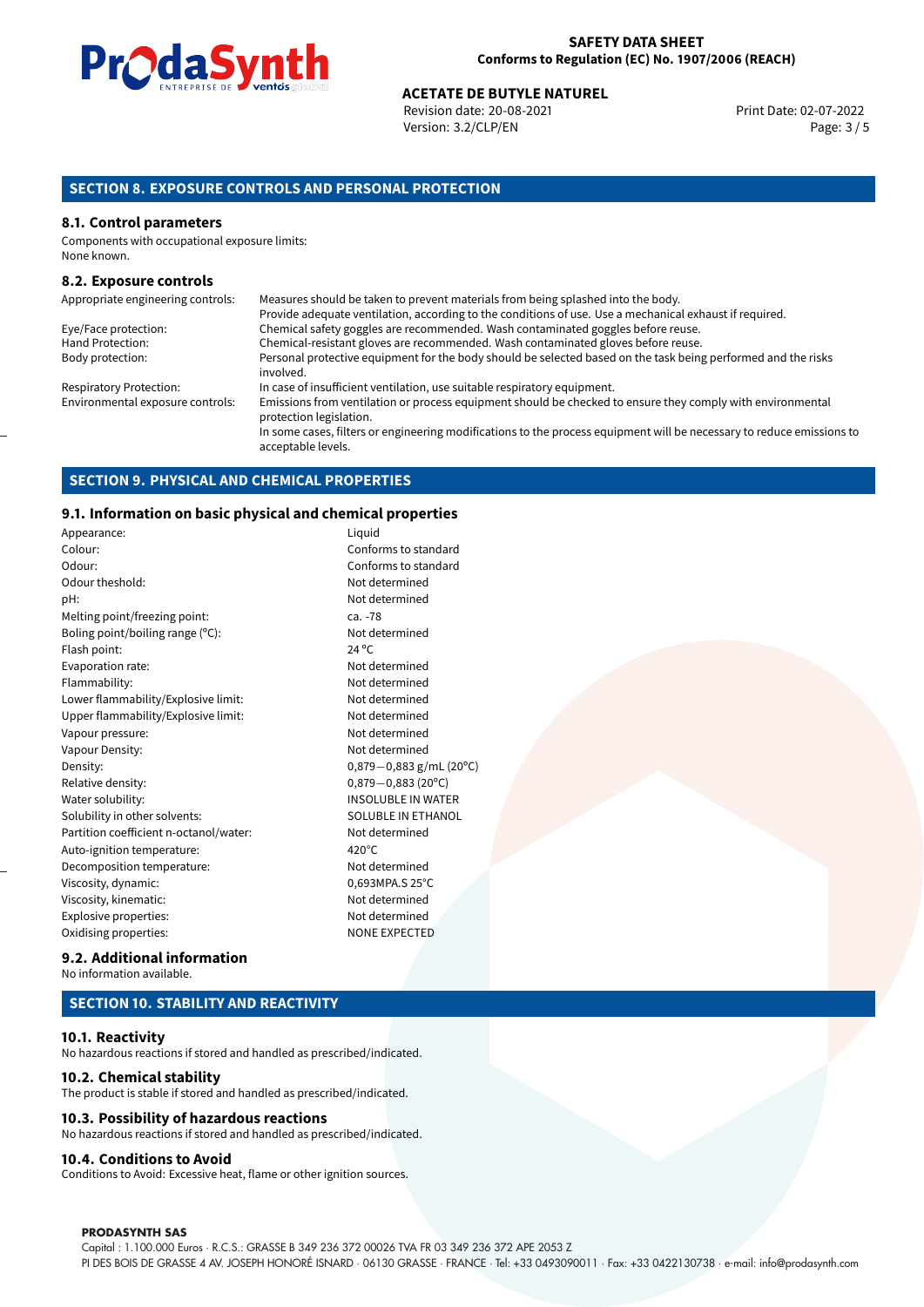

Revision date: 20-08-2021 Version: 3.2/CLP/EN Page: 4 / 5

#### **10.5. Incompatible materials**

Avoid contact with strong acids and bases and oxidizing agents.

#### **10.6. Hazardous decomposition products**

During combustion may form carbon monoxide and unidentified organic compounds.

#### **SECTION 11. TOXICOLOGICAL INFORMATION**

#### **11.1. Information on toxicological effects**

| <b>Acute toxicity</b>             | Based on the data available, the criteria for classification are not met. |  |  |  |  |
|-----------------------------------|---------------------------------------------------------------------------|--|--|--|--|
| <b>Skin corrosion/irritation</b>  | Based on the data available, the criteria for classification are not met. |  |  |  |  |
| Serious eye damage/irritation     | Based on the data available, the criteria for classification are not met. |  |  |  |  |
| Respiratory or skin sensitisation | Based on the data available, the criteria for classification are not met. |  |  |  |  |
| <b>Germ cell mutagenicity</b>     | Based on the data available, the criteria for classification are not met. |  |  |  |  |
| Carcinogenicity                   | Based on the data available, the criteria for classification are not met. |  |  |  |  |
| <b>Reproductive toxicity</b>      | Based on the data available, the criteria for classification are not met. |  |  |  |  |
| <b>STOT-single exposure</b>       | May cause drowsiness or dizziness.                                        |  |  |  |  |
| <b>STOT-repeated exposure</b>     | Based on the data available, the criteria for classification are not met. |  |  |  |  |
| <b>Aspiration hazard</b>          | Based on the data available, the criteria for classification are not met. |  |  |  |  |
|                                   |                                                                           |  |  |  |  |

#### **SECTION 12. ECOLOGICAL INFORMATION**

#### **12.1. Toxicity**

**Assessment:** Based on the data available, the criteria for classification are not met. **Experimental/calculated data:** No information available.

#### **12.2. Degradability**

No information available.

#### **12.3. Bioaccumulative potential**

No information available.

#### **12.4. Soil mobility**

No information available.

#### **12.5. Results of PBT and vPvB assessment**

No information available.

#### **12.6. Other adverse effects**

See also sections 6, 7, 13 and 15 Do not allow to get into waste water or waterways.

#### **SECTION 13. DISPOSAL CONSIDERATIONS**

#### **13.1. Waste treatment methods**

Dispose of in accordance with national and local environmental regulations.

#### **SECTION 14: TRANSPORT INFORMATION**

|                                  | ADR/RID/ADN           |  | <b>IMDG</b>                           | <b>IATA-ICAO</b>      |  |  |
|----------------------------------|-----------------------|--|---------------------------------------|-----------------------|--|--|
| 14.1. UN Number                  | <b>UN1123</b>         |  | <b>UN1123</b>                         | <b>UN1123</b>         |  |  |
| 14.2. UN Proper Shipping Name    | <b>BUTYL ACETATES</b> |  | <b>BUTYL ACETATES (BUTYL ACETATE)</b> | <b>BUTYL ACETATES</b> |  |  |
| 14.3. Transport Hazard Class(es) |                       |  |                                       |                       |  |  |
| 14.4. Packing Group              | Ш                     |  | $\mathbf{III}$                        |                       |  |  |
| 14.5. Environmental hazards      | No                    |  | No.                                   | No                    |  |  |
| Additional information           |                       |  |                                       |                       |  |  |

#### **14.6 Special precautions for user**

None known

#### **14.7. Transport in bulk according to Annex II of MARPOL 73/78 and the IBC Code**

No information available

#### **PRODASYNTH SAS**